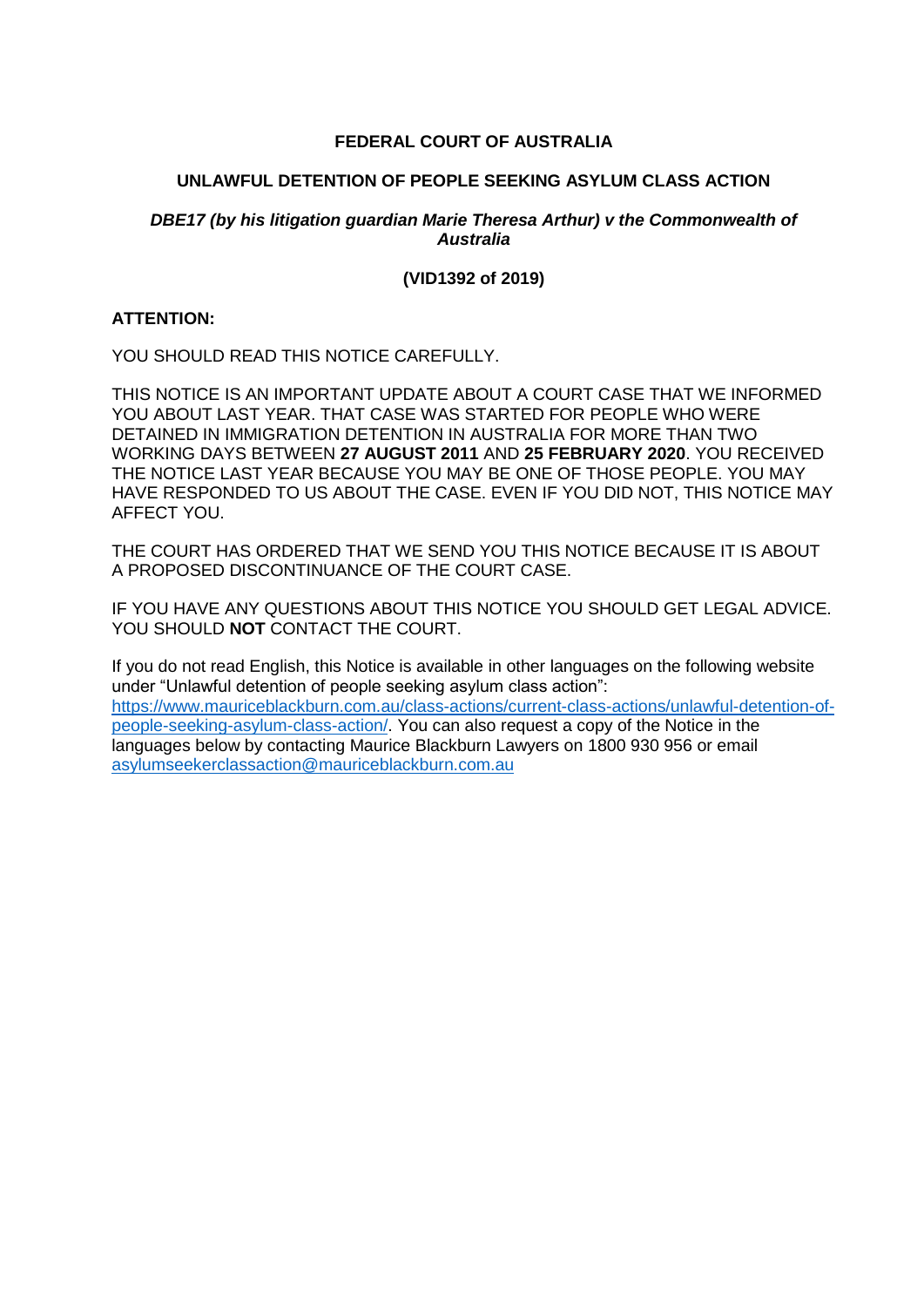إذا كنت ال تقرأ اإلنجليزية، فإن هذا اإلشعار متاح بلغات أخرى على الموقع اإللكتروني التالي تحت عنوان "دعوى جماعية ضد االحتجاز غير القانوني لطالبي اللجوء": [https://www.mauriceblackburn.com.au/class-actions/current-class-actions/unlawful-detention-of](https://www.mauriceblackburn.com.au/class-actions/current-class-actions/unlawful-detention-of-people-seeking-asylum-class-action/)[people-seeking-asylum-class-action/](https://www.mauriceblackburn.com.au/class-actions/current-class-actions/unlawful-detention-of-people-seeking-asylum-class-action/) يمكنك أيضًا طلب نسخة من الإشعار باللغات المذكورة أدناه عن طريق الاتصال بـ Maurice Blackburn Lawyers على الرقم 956 930 1800 أو إرسال بريد إلكتروني إلى asylumseekerclassaction@mauriceblackburn.com.au

# **Burmese -** မြန်မာ

သင် အင်္ဂလိပ်စာ မဖတ်တတ်လျှင် အောက်ပါဝက်ဘ်ဆိုက်ရှိ "ခိုလှုံခွင့်တောင်းခံသောလူများအား မတရား ထိန်းသိမ်း အကျဉ်းချခြင်းဆိုင်ရာ လူထုလူတန်းစားအလိုက် တရားစွဲဆိုမှု" ဟုအဓိပ္ပါယ်ရသော "Unlawful detention of people seeking asylum class action" ခေါင်းစဉ်အောက်တွင် အခြားဘာသာစာများဖြင့် ဤနို့တစ်စာကို ရရှိနိုင်ပါသည်- <u>https://www.mauriceblackburn.com.au/class-actions/current-class-</u> [actions/unlawful-detention-of-people-seeking-asylum-class-action/](https://www.mauriceblackburn.com.au/CLASS-ACTIONS/CURRENT-CLASS-ACTIONS/UNLAWFUL-DETENTION-OF-PEOPLE-SEEKING-ASYLUM-CLASS-ACTION/) သင်သည် Maurice Blackburn Lawyers ရှေ့နေရုံးအား ဖုန်း 1800 930 956 ဖြင့် သို့မဟုတ် အီးမေးလ် <mark>[asylumseekerclassaction@mauriceblackburn.com.au](mailto:asylumseekerclassaction@mauriceblackburn.com.au)</mark> ဖြင့် ဆက်သွယ်ခြင်းအားဖြင့်လည်း သင့်ဘာသာစာဖြင့် နို့တစ်စာ မိတ္တူတစ်စောင်ကို တောင်းဆိုနိုင်ပါသည်။

## **دری/Dari**

اگر زبان انگليسی را خوانده نمی توانيد ، اين اعالنيه به زبان های ديگر در ويب سايت ذيل، منحيث"دعوی قضايی گروهی توقيف غيرقانونی اشخاصی که درخواست پناهندگی نموده اند" موجود می باشد: [https://www.mauriceblackburn.com.au/class-actions/current-class-actions/unlawful-](https://www.mauriceblackburn.com.au/class-actions/current-class-actions/unlawful-detention-of-people-seeking-asylum-class-action/)Maurice مدافع وکالی دفتر با تماس با توانيد می شما . [detention-of-people-seeking-asylum-class-action/](https://www.mauriceblackburn.com.au/class-actions/current-class-actions/unlawful-detention-of-people-seeking-asylum-class-action/) Blackburn به نمبر 956 930 1800 يا ارسال ايميل به آدرس asylumseekerclassaction@mauriceblackburn.com.au درخواست نمائيد تا يک کوپی از اين اعلانيه برايتان ارسال گردد.

## هزارگی **- Hazaragi**

اگه انگليسی خوانده نمی تنيد، ای مکتوب د زبانای ديگه د وبسايت زير د تيلون " کيس عمومی پناجويانی که به طور غير قانونی [https://www.mauriceblackburn.com.au/class-actions/current-class-:](https://www.mauriceblackburn.com.au/class-actions/current-class-actions/unlawful-detention-of-people-seeking-asylum-class-action/)استه موجود" بودن شده توقيف [actions/unlawful-detention-of-people-seeking-asylum-class-action/.](https://www.mauriceblackburn.com.au/class-actions/current-class-actions/unlawful-detention-of-people-seeking-asylum-class-action/)

شيمو همچنين می تنيد يک کپی ازی مکتوب ره د زبانای که د تيلو نوشته شده قد تماس گرفتو به دارالوکاله موريس بلک بورن د شماره 956 930 930 يا ايميل آدرس asylumseekerclassaction@mauriceblackburn.com.au درخواست کنيد.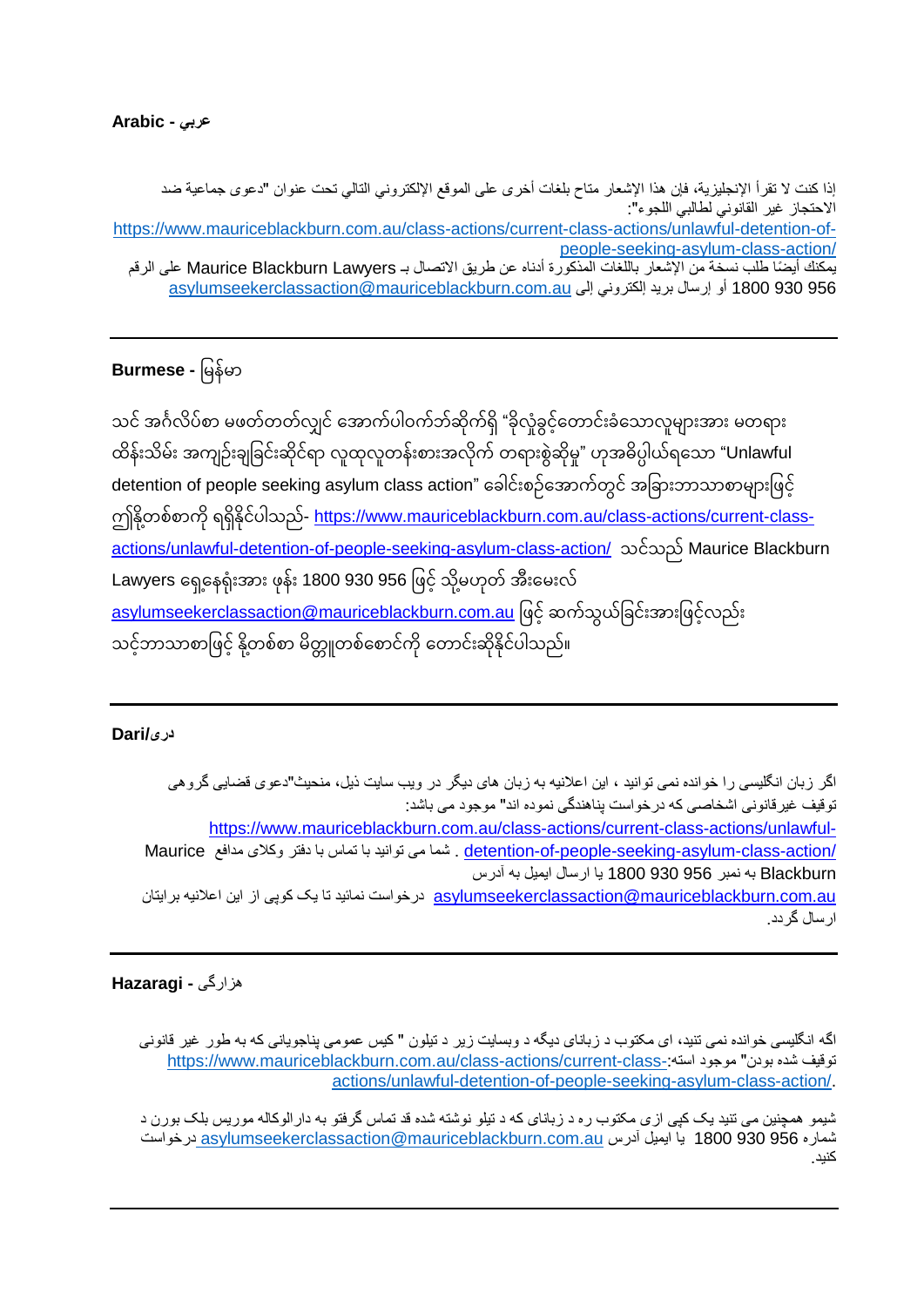## فارسی **- Persian**

چنانچه درباره اين نامه سؤالی داريد بايد مشاوره حقوقی دريافت کنيد. **نباید** با دادگاه تماس بگيريد.

اگر قادر به خواندن نامه به زبان انگليسی نيستيد، نسخهای از آن به ساير زبانها بر روی وبسايت [https://www.mauriceblackburn.com.au/class-actions/current-class-actions/unlawful-detention-of-](https://www.mauriceblackburn.com.au/class-actions/current-class-actions/unlawful-detention-of-people-seeking-asylum-class-action/) [/action-class-asylum-seeking-people](https://www.mauriceblackburn.com.au/class-actions/current-class-actions/unlawful-detention-of-people-seeking-asylum-class-action/) « پرونده شکايت گروهی بازداشت غير قانونی پناه جويان« "action class asylum seeking people of detention Unlawful "قابل دسترسی می باشد. همچنين می توانيد در تماس با Lawyers Blackburn Maurice با شماره تلفن 956 930 1800 يا از طريق ايميل [au.com.mauriceblackburn@asylumseekerclassaction](mailto:asylumseekerclassaction@mauriceblackburn.com.au) درخواست کنيد نسخهای از اين نامه برای شما ارسال شود.

## **Tamil –** தமிழ்

நீங்கள் ஆங்கிலம் படிக்கவில்லல என் றால், பின்வரும் இலையதளத்தில் இந்த இலைப்பின் கீழ் பிற மமாழிகளில் இந்த அறிவிப்பு கிலைக்கும்: "Unlawful detention of people seeking asylum class action":

[https://www.mauriceblackburn.com.au/class-actions/current-class-actions/unlawful-detention-of](https://www.mauriceblackburn.com.au/class-actions/current-class-actions/unlawful-detention-of-people-seeking-asylum-class-action/)[people-seeking-asylum-class-action/.](https://www.mauriceblackburn.com.au/class-actions/current-class-actions/unlawful-detention-of-people-seeking-asylum-class-action/) கீழழ உள்ள எந்த மமாழியிலும் இந்த அறிவிப்பின் நகலலப் மபறுவதற்கு, நீங்கள் மாரிஸ் பிளாக்பர்ன் வழக்கறிஞர்கலள அலழக்கலாம்:

ழபான்: 1800 930 956 அல்லது,

ஈமமயில்: [asylumseekerclassaction@mauriceblackburn.com.au](mailto:asylumseekerclassaction@mauriceblackburn.com.au)

## **Urdu – اردو**

 :اگر آپ انگلش نہيں پڑه سکتے تو يہ نوٹس مندرجہ ذيل ويب سائيٹ پر اس عنوان کے تحت دوسری زبانوں ميں دستياب ہے "Unlawful detention of people seeking asylum class action": https://www.mauriceblackburn.com.au/classactions/current-class-actions/unlawful-detention-ofpeople-seeking-asylum-class-action/ Maurice Blackburn پر ميل ای يا پر 1800 930 936 نمبر فون آپ asylumseekerclassaction@mauriceblackburn.com.au سے رابطہ کر کے اپنی زبان ميں اس نوٹس کی ايک کاپی لينے کی درخواست بهی کر سکتے ہيں۔ Lawyers

## **Vietnamese – Tiếng Việt**

Nếu quý vị không đọc được tiếng Anh, Thông Báo này có sẵn bằng các ngôn ngữ khác trên trang mạng dưới tiêu đề "Vụ kiện tập thể về việc giam giữ trái pháp luật những người tầm trú": [https://www.mauriceblackburn.com.au/class-actions/current-class-actions/unlawful-detention-of](https://www.mauriceblackburn.com.au/class-actions/current-class-actions/unlawful-detention-of-people-seeking-asylum-class-action/)[people-seeking-asylum-class-action/.](https://www.mauriceblackburn.com.au/class-actions/current-class-actions/unlawful-detention-of-people-seeking-asylum-class-action/) Quý vị cũng có thể yêu cầu một bản sao của Thông Báo bằng các ngôn ngữ bên dưới bằng cách liên lạc với hãng luật Maurice Blackburn Lawyers qua số 1800 930 956 hoặc gửi email tới [asylumseekerclassaction@mauriceblackburn.com.au](mailto:asylumseekerclassaction@mauriceblackburn.com.au)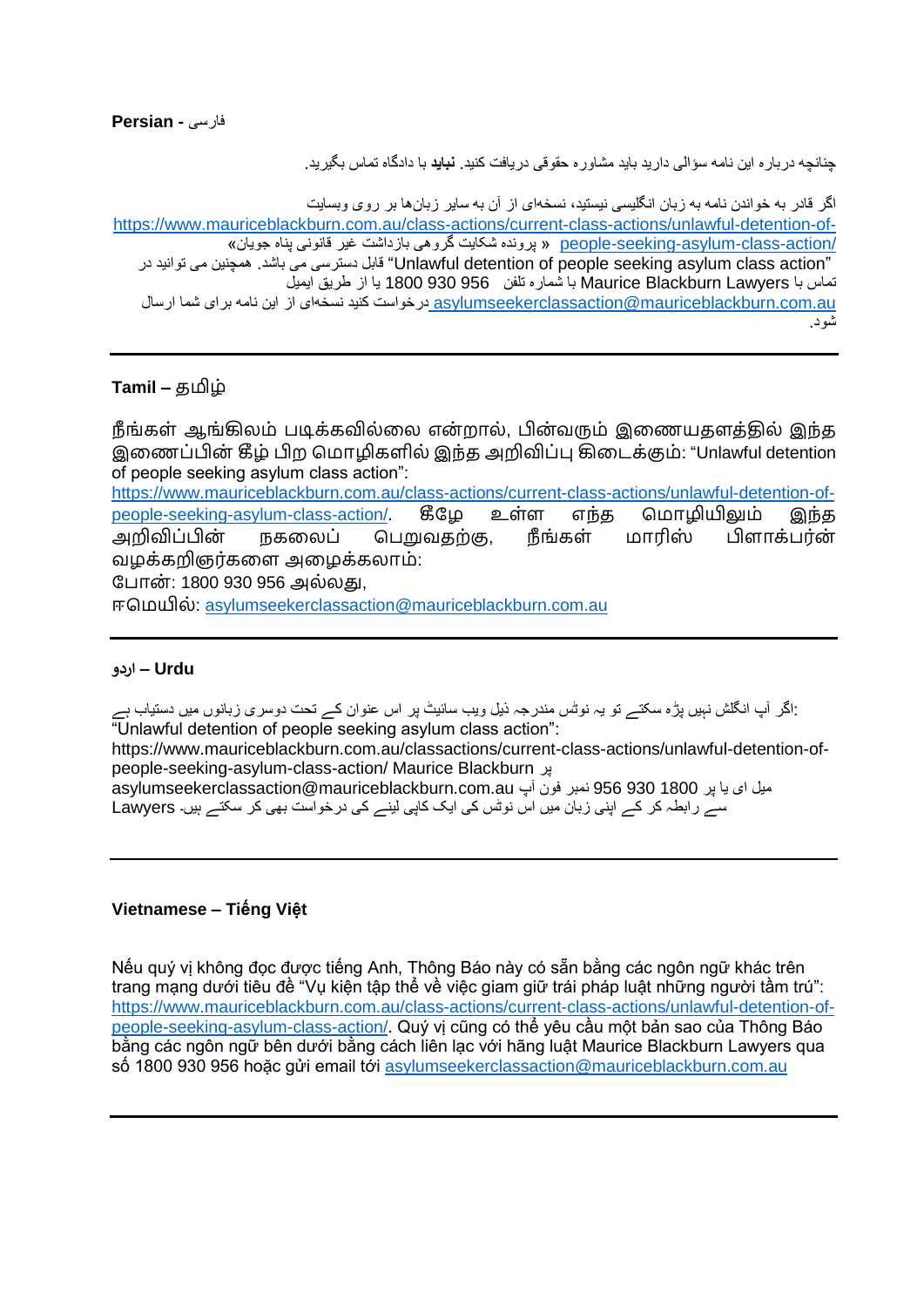## **1. Why am I getting this?**

This notice is an important update about a court case we informed you about last year that was started by a person known as "**DBE17**". For legal reasons we cannot use his real name. He is under the age of 18, so this case was started for him by his litigation guardian Marie Theresa Arthur.

The case is in the Federal Court of Australia. It is against the Commonwealth of Australia (**the "Australian Government"**).

The case is a "class action". DBE17 claims that he and other people ("**group members**") who were in immigration detention in Australia between 27 August 2011 and 25 February 2020 were *unlawfully* detained by the Australian Government. You are getting this notice because you may have been in immigration detention in Australia between 27 August 2011 and 25 February 2020. You may therefore be a group member in the class action that DBE17 started.

A 'Notice to potential group members' about this court case was sent last year and some recipients have contacted Maurice Blackburn about the case. Even if you did not, this Notice might affect you and your legal rights. The purpose of this Notice is to provide an update on the case and to let possible group members know that, because of a change in the law, DBE17 proposes to no longer run the case.

On 23 June 2021, the High Court of Australia decided a different case called *Commonwealth of Australia v AJL20* [2021] HCA 21. The High Court is the highest Court in Australia and all other Courts must follow its decisions about the law. Although the *ALJ20* case is not exactly the same as this one, it deals with some legal issues that are critical to the success of claims made on your behalf in this class action. The High Court's reasoning and decision on those legal issues have affected the chances of this class action succeeding. After considering what the High Court decided, the lawyers for DBE17 have concluded that it is in DBE17's interests that the class action not continue. This is called "discontinuance".

Normally, when someone discontinues a case, they must pay the other side's legal costs. An agreement has been reached with the Australian Government under which, if the discontinuance is approved, it will not seek legal costs against DBE17.

A discontinuance of a class action must be approved by the Court. DBE17 will ask the Court to approve his proposed discontinuance. If it is approved, it means the class action finishes, and no group member will receive any compensation from it. There will not be any legal costs which you will have to pay.

If it was possible for you to bring your own claim against the Australian Government for unlawful detention, and any time limit for bringing that claim was suspended while the class action was pending, that time limit will recommence to run if the Court approves the discontinuance of the class action.

#### **If you think you may wish to bring your own claim against the Australian Government, you should obtain independent legal advice immediately.**

## **2. What do I need to do?**

There is nothing you need to do **if you do not oppose the discontinuance**.

**If you wish to ask the Court not to approve the discontinuance**, you must, by 9 November  $2021$ 

a. send a written notice to Maurice Blackburn, addressed to the Asylum Seeker Class Action Team, at Level 21, 380 La Trobe Street, Melbourne VIC 3000 or